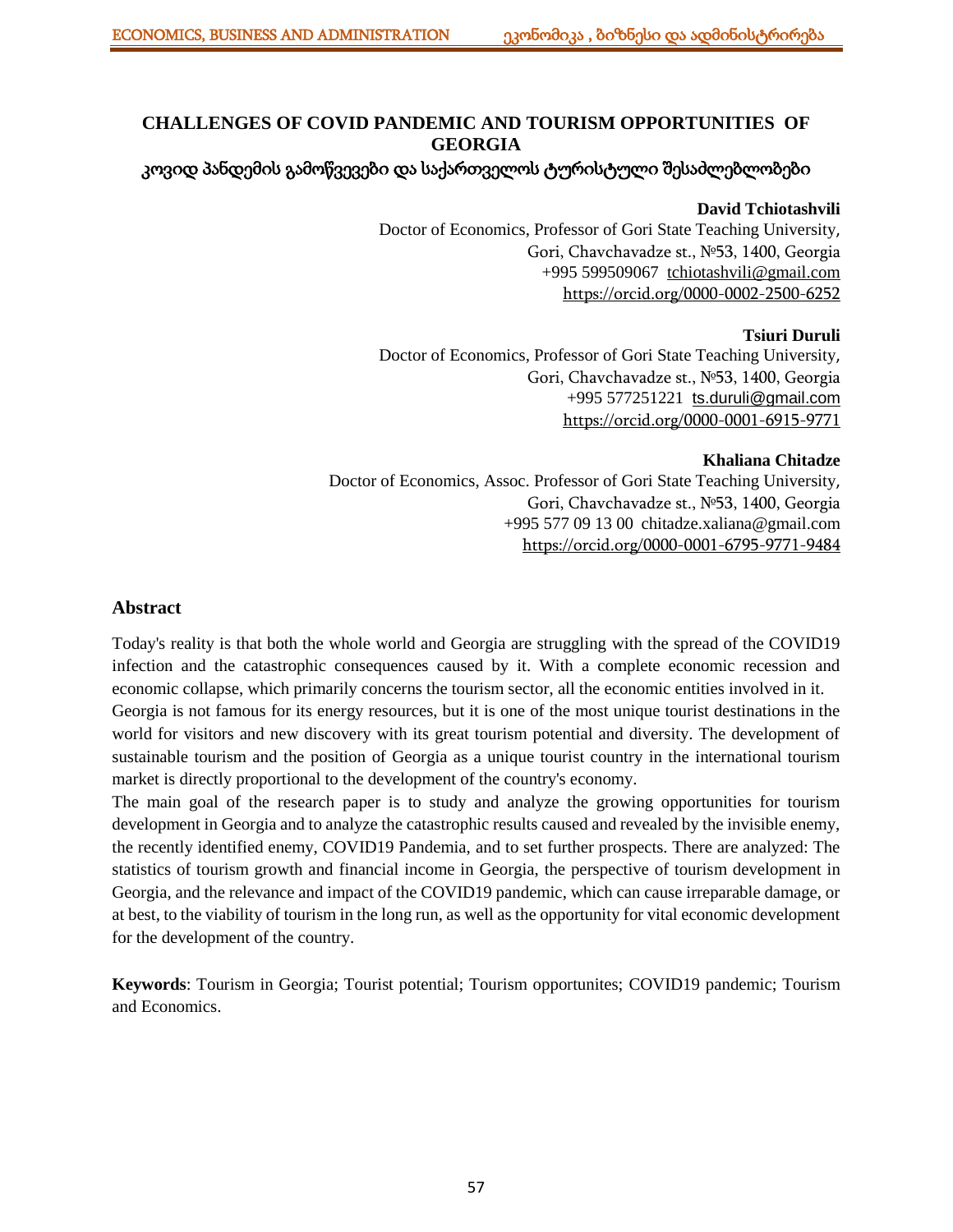## დავით ჭიოტაშვილი

ეკონომიკის დოქტორი, გორის სახელმწიფო სასწავლო უნივერსიტეტის პროფესორი. ქ. გორი, ჭავჭავაძის ქ., №53, 1400, საქართველო, +995 599509067 [tchiotashvili@gmail.com](mailto:tchiotashvili@gmail.com) [https://orcid.org/0000-0002-2500-6252](https://orcid.org/0000-0002-2500-6252%201) 

# ციური დურული

ეკონომიკის დოქტორი, გორის სახელმწიფო სასწავლო უნივერსიტეტის პროფესორი. ქ. გორი, ჭავჭავაძის ქ., №53, 1400, საქართველო, +995 577251221 [ts.duruli@gmail.com](mailto:ts.duruli@gmail.com) <https://orcid.org/0000-0001-6915-9771>

## ხალიანა ჩიტაძე

ეკონომიკის დოქტორი, გორის სახელმწიფო სასწავლო უნივერსიტეტის ასოცირებული პროფესორი, ქ. გორი, ჭავჭავაძის ქ., №53, 1400, საქართველო, +995 577 09 13 00 [chitadze.xaliana@gmail.com](mailto:chitadze.xaliana@gmail.com) [https://orcid.org/0000-0001-6795-9771-](https://orcid.org/0000-0001-6795-9771)948

# აბსტრაქტი

დღევანდელი რეალობაა ის, რომ როგორც მთელი მსოფლიო, ისე საქართველოც ებრძვის კოვიდ ინფექციის გავრცელებას და მისგან გამოწვეულ კატასტროფულ შედეგებს, პირველი რიგის პრობლემა იმაში მდგომარეობს, რომ ჯერ არაფერია ცნობილი რა შეიძლება იყოს და როგორ ვებრძოლოთ უხილავ მტერს, რომელიც მსოფლიო კაცობრიობას ემუქრება არა მარტო სიცოცხლის მოსპობით, არამედ სრული ეკონომიკური რეცესიით და ეკონომიკური კოლაფსით, რაც პირველ რიგში ეხება ტურიზმის სექტორს ყველა მასში ჩართულ ეკონომიკურ სუბიექტებს.

ნაშრომის ძირითადი მიზანია, შევისწავლოთ და გამოვიკვლიოთ საქართველოში ტურიზმის განვითარების მზარდი შესაძლებლობების ანალიზი და ბოლო პერიოდში გამოვლენილი უხილავი მტრის, კოვიდ პანდემიის მიერ გამოწვეული და მიყენებული კატასტროფული შედეგების გაანალიზება და შემდგომი პერსპექტივების დასახვა. გაანალიზებულია საქართველოში ტურიზმის ზრდის და ფინანსური შემოსავლების სტატისტიკური მონაცემები, საქართველოში ტურიზმის განვითარების პერსპექტივა და კოვიდ პანდემიის შესაბამისობა და გავლენა, რომელმაც შეიძლება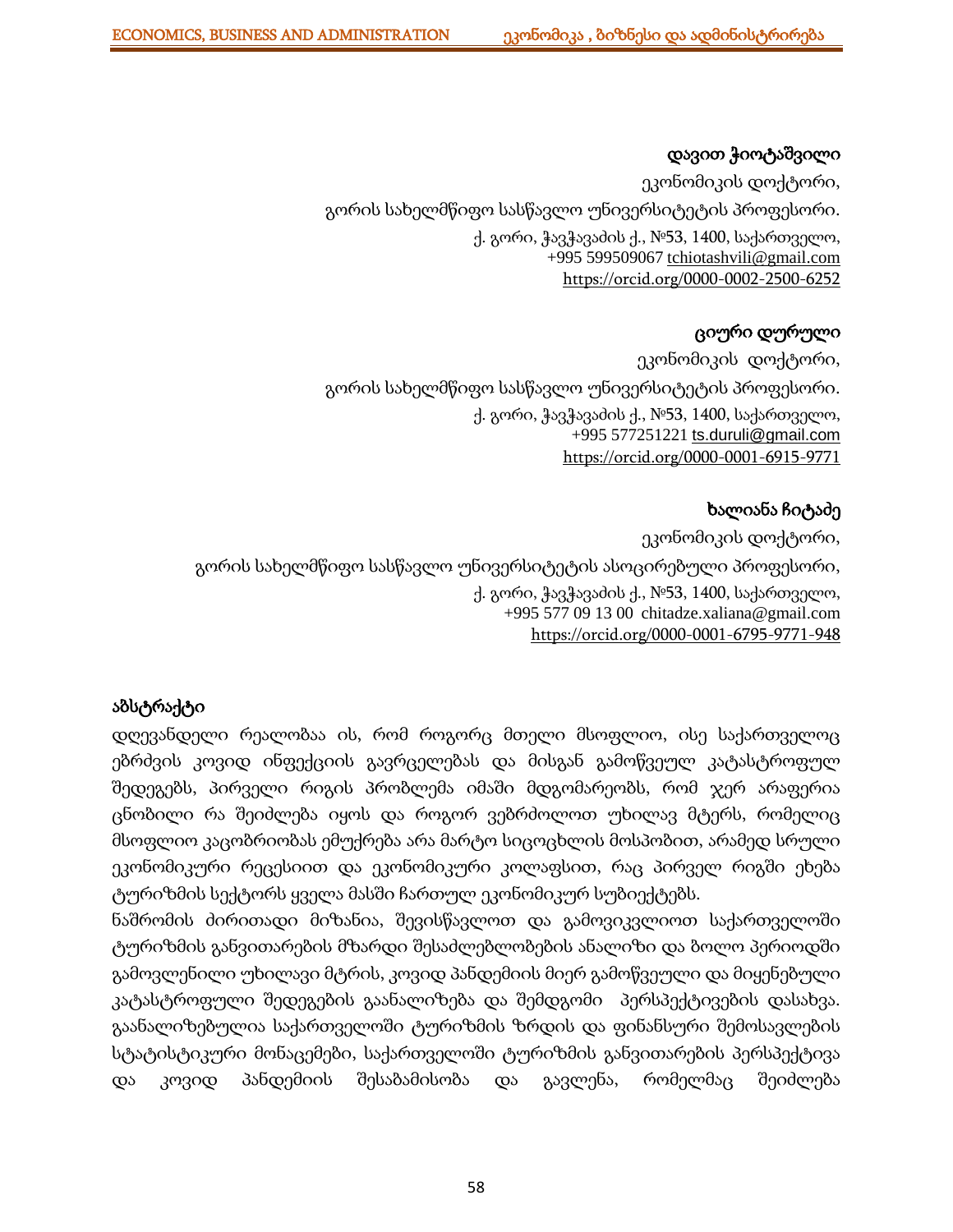გამოუსწორებელი ზიანი მიაყენოს, ან საუკეთესო შემთხვევაში წლების მანძილზე არსებულ მდგომარეობამდე დაბრუნების შესაძლო პერსპექტივით, ტურიზმის სიცოცხლისუნარიანობას. ასევე, ქვეყნის განვითარებისათვის სასიცოცხლოდ აუცილებელი ეკონომიკური განვითარების შესაძლებლობას.

საკვანძო სიტყვები: ტურიზმი საქართველოში; ტურისტული პოტენციალი; კოვიდ პანდემია; ტურიზმი და ეკონომიკა.

## **INTRODUCTION:**

The development of tourism and territorial expansion is a solid basis for the development of Georgia's economic environment. Georgia's tourism sector has great potential to contribute to the development of the economy in Georgia and the formation of financial revenues for the country. But, a few months ago, nobody could imagine that the biggest problem would arise out of almost nowhere, which would almost completely change the existing reality on earth through economic, political and social terms. We would especially like to draw your attention to the tourism sector and the problems that Georgia (and not only Georgia)'s tourism sector faces in the first place.

- Is it possible to maintain the tourism sector at all in the conditions of the Covid Pandemic?
- Is it possible to sustain the growth of tourism simultaneously in the conditions of the Covid pandemic?

Georgia is a unique place where tourists and visitors have the opportunity to feel the ancient culture and enjoy the wild, almost untouched nature. Georgia is known not only for its standard tourist opportunities, but also for its interesting natural, historical and cultural values. We have to mention that it is an ancient mythological country, ancient Colchis and the country of the Golden Fleece, which has a history of thousands of years. It is still distinguished by the diversity of flora and fauna and unique endemic species. In addition to natural resources, Georgia has many unique historical and cultural values, which are illustrated by the ancient buildings, artefacts and unique cuisine, which is based on the ancient traditions of agriculture. 'CNN Travel' has dedicated a special section to these issues: nine reasons to visit Georgia now. "9 reasons to visit Georgia now". "National Geographic" has just published an article: 11 things you can see only in Georgia " 11 Things you can see only in Georgia ". Only-in-Georgia/Another important issue, why we want to draw your attention to the tourist opportunities of Georgia, is their uniqueness, which is manifested in the fact that both historical-cultural and natural values are gathered here at the same time. The tourism potential of Georgia's protected areas is evidenced by the fact that in 2011 it was ranked 3rd in the top ten best unknown places in the world published by "Yahoo travel". And in the top ten of the best unknown places in the world published by "CNN", it took the 5th place.

## **Methodology**

The paper covers the impact of a new and unknown Covid pandemic on Georgia's tourism sector, their interdependence and interaction. Both quantitative and qualitative approaches are used in the study to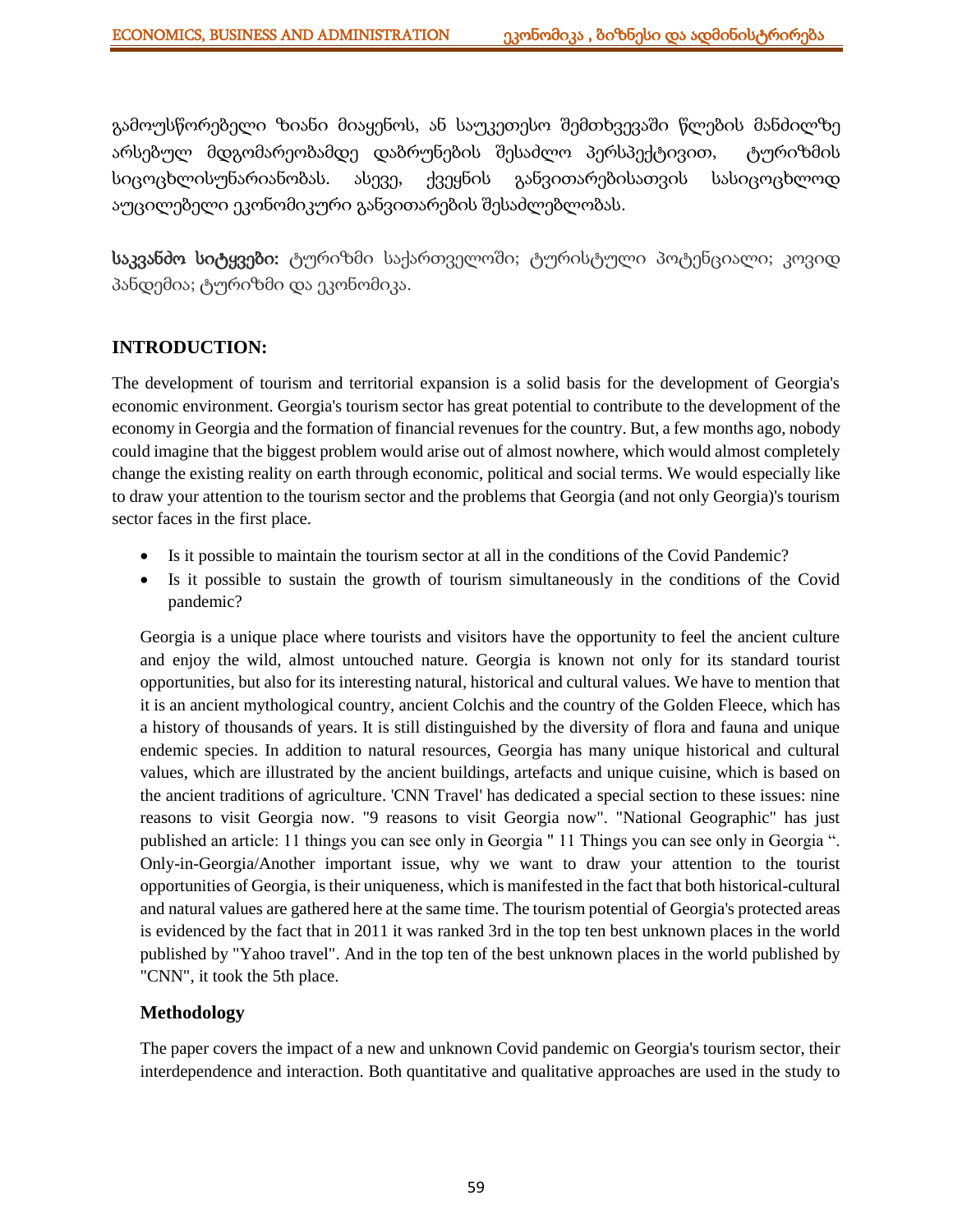determine the existing problematic reality. It is based on statistical materials, data obtained from various governmental organizations, non-governmental organizations and international organizations. The motivations and actions of government agencies and the World Health Organization in relation to the existing problem, the socio-economic reality of the local population and psychological factors. Verbal interviews with representatives of the Georgian government and international organizations are used. Conclusion and recommendations are based on quantitative and qualitative analysis of existing and received data on the current situation and international experience.

### **Georgia's tourism potential: AN OVERVIEW**

after Georgia regained its independence, the tourism sector faced major problems, mainly due to the country's difficult socio-economic and political situation. No attention was paid and no complex and systematic approach to tourism. Due to the new reality, the goals of establishing tourism were incorrectly identified and there was also no established legal basis. Due to this, the Georgian tourism sector was characterized by low efficiency.

During the last ten to fifteen years, the tourism sector in Georgia has become particularly large and has been characterized by growing and dynamic development. It is especially noteworthy that this country of all four seasons is rich in mountainous, maritime, lowland, protected areas, unique national-historical and cultural heritage and unique tourism ecosystems, the use and development opportunities, which are crucial.

Particular attention to the tourism sector has led to a whole chain of positive factors and the emergence of long-term prospects for the further development of tourism. One of the positive factors is the relatively developed tourism infrastructure; The number of both international and local visitors has increased; Favorable conditions for the development of medium, small, and micro businesses have been created; More people were employed and the involvement of people reached a record high and amounted to much more than 100,000 people, including the particularly notable employment and involvement of the local population; Tourism revenues increased as well as state financial revenues; Greater attention was paid to the ecological status of tourist sites and infrastructure, biodiversity, flora and fauna. Scientific research is underway, Georgia and its tourism potential have become much more recognizable and attractive, as evidenced by the support of the governments of other countries, the great interest and involvement of international organizations, donor organizations, various charities, foundations and agencies.

### **Statistical data and results**

Based on statistics, the annual increase in the number of visitors who traveled to the territories of Georgia is noteworthy. The growth is significant, but modest given Georgia's tourism potential. According to the statistics of the Georgian National Tourism Administration, the number of international visitors to Georgia in 2010-2020 looks like this: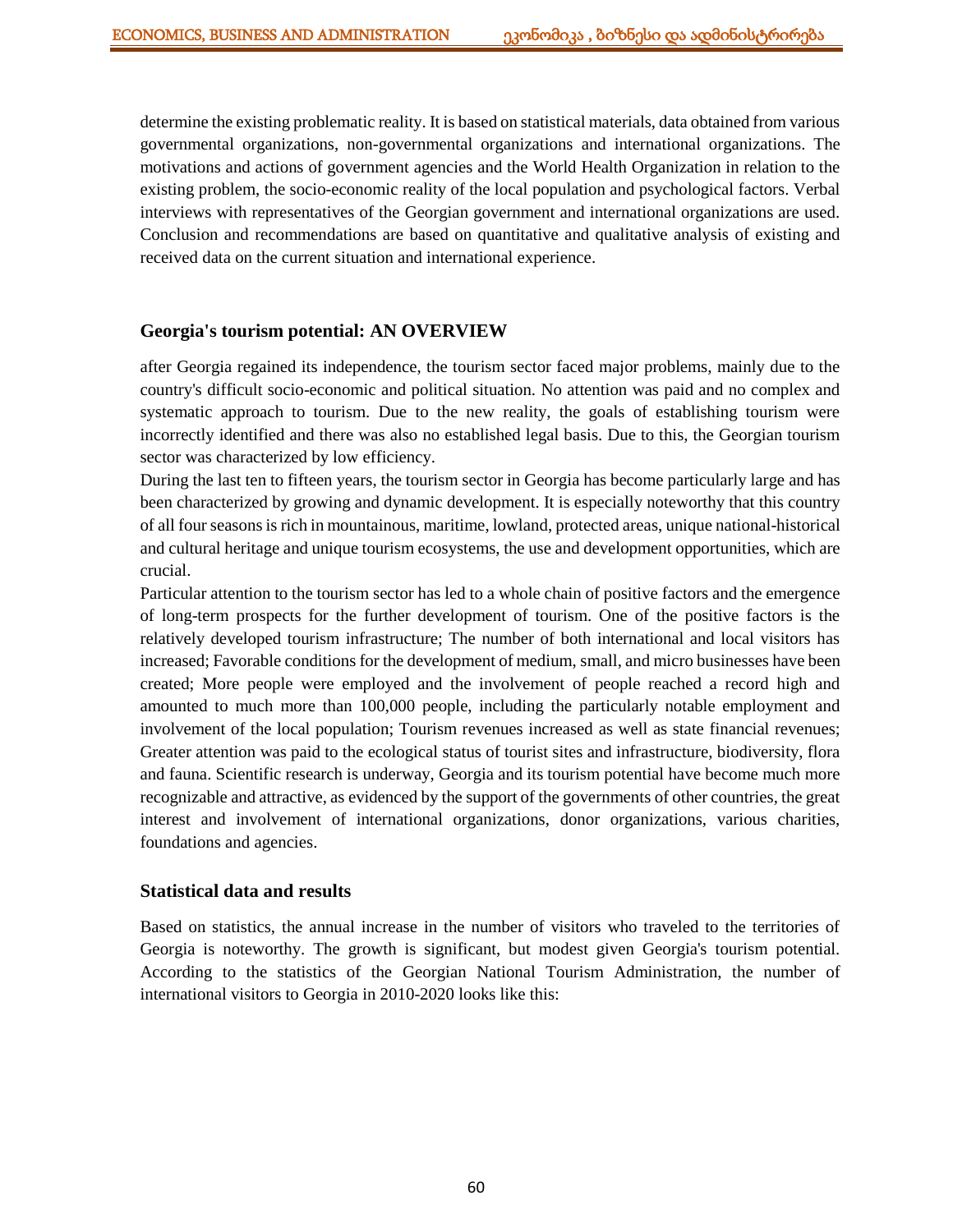**Table 1. Comparative graphs of the number of visits of foreign citizens and growth percentage rates compared to the previous year 2010-2020**

| Year           | 2010    | 2011    | 2012    | 2013    | 2014    | 2015    | 2016    | 2017    | 2018    | 2019    | 2020     |
|----------------|---------|---------|---------|---------|---------|---------|---------|---------|---------|---------|----------|
|                |         |         |         |         |         |         |         |         |         |         |          |
|                |         |         |         |         |         |         |         |         |         |         |          |
|                |         |         |         |         |         |         |         |         |         |         |          |
| of<br>Number   | 2031717 | 3115527 | 4741346 | 5734898 | 5888709 | 6305635 | 6719975 | 7902509 | 8679544 | 9357964 | 1747110  |
| international  |         |         |         |         |         |         |         |         |         |         |          |
| visitors<br>in |         |         |         |         |         |         |         |         |         |         |          |
| Georgia        |         |         |         |         |         |         |         |         |         |         |          |
| Percentage     | 35,5%   | 38,9%   | 52,2%   | 21%     | 2,7%    | 7.1%    | $6.6\%$ | 17.6%   | 9.8%    | 7.8%    | $-81,3%$ |
| increase       |         |         |         |         |         |         |         |         |         |         |          |
|                |         |         |         |         |         |         |         |         |         |         |          |
|                |         |         |         |         |         |         |         |         |         |         |          |

If we look at the growth of the number of visitors to Georgia, in parallel financial revenues from tourism services have been increased. In 2010-2019, the financial revenues received from Georgia's tourism services amounted to more than GEL 3.5 billion from GEL 1.3 billion. There is also a significant increase in the share of tourism in GDP and it amounted to 8.1% in 2019. The diagram clearly shows the growth dynamics of these data. Although the 2020 pandemic has drastically changed the situation in the tourism sector, the number of visits by foreign nationals decreased by 81.3%, while financial revenues from tourism services and the share of tourism in GDP fell to 5.9%.

## **Table 2. Financial revenues from tourism services and share of tourism in GDP by according to 2010-2020 years**

| Share           | of | 2010  | 2011  | 2012  | 2013  | 2014  | 2015  | 2016  | 2017  | 2018  | 2019  | 2020  |
|-----------------|----|-------|-------|-------|-------|-------|-------|-------|-------|-------|-------|-------|
| tourism         | in |       |       |       |       |       |       |       |       |       |       |       |
| GDP (million    |    |       |       |       |       |       |       |       |       |       |       |       |
| GEL)            |    |       |       |       |       |       |       |       |       |       |       |       |
| In total        |    | 1370  | 1579  | 1683  | 1660  | 1737  | 1956  | 1968  | 2597  | 3016  | 3630  | 2548  |
| Among them:     |    |       |       |       |       |       |       |       |       |       |       |       |
| Georgia GDP     |    | 19286 | 22622 | 24252 | 25538 | 27661 | 30197 | 31556 | 35348 | 38779 | 43138 | 43266 |
| at basic prices |    |       |       |       |       |       |       |       |       |       |       |       |
| Share           | of | 7.1%  | 7.0%  | 6.9%  | 6.5%  | 6.3%  | 6.5%  | 6.2%  | 7.3%  | 7.8%  | 8.4%  |       |
| tourism         | in |       |       |       |       |       |       |       |       |       |       | 5.9%  |
| GDP             |    |       |       |       |       |       |       |       |       |       |       |       |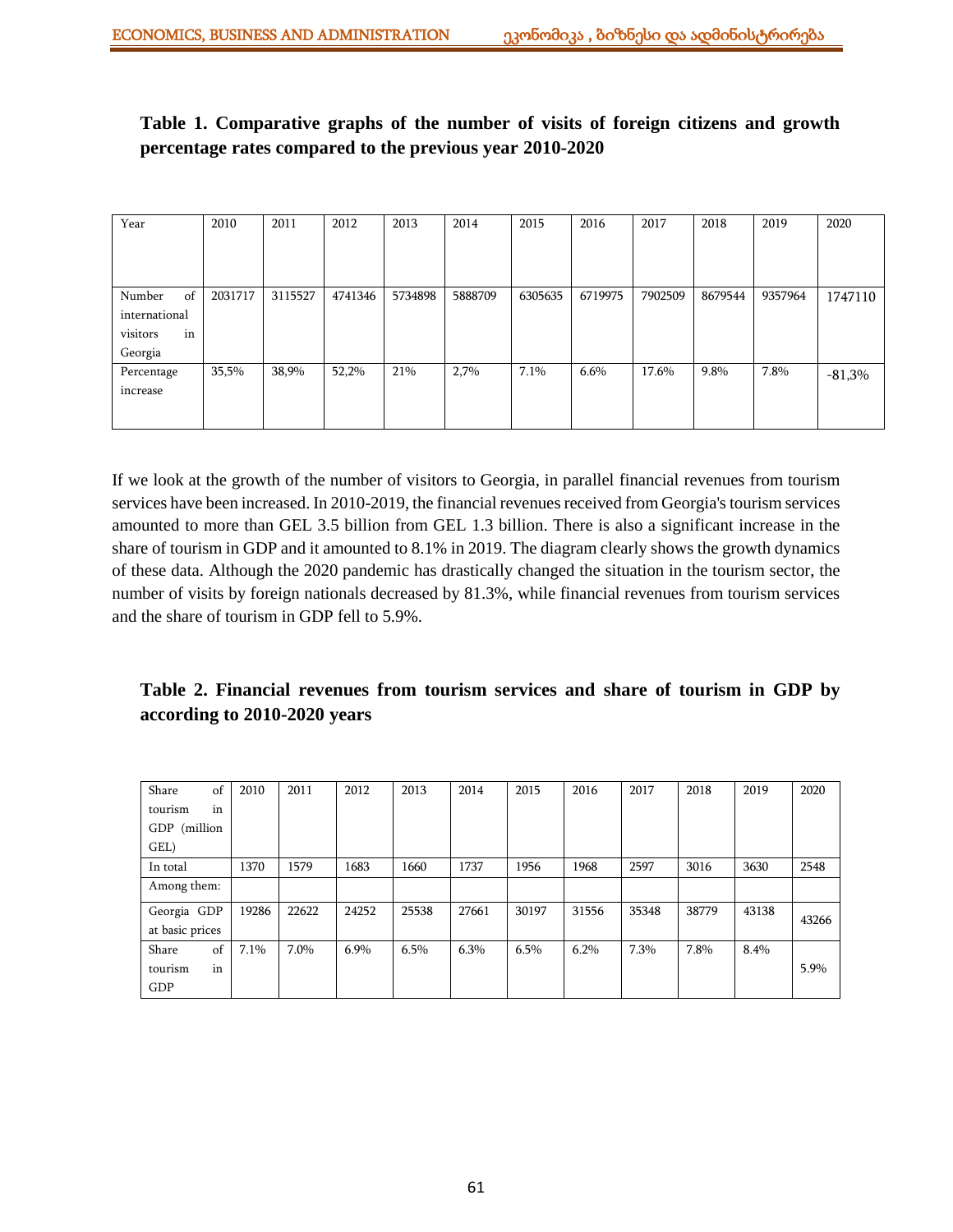Statistical data and the dynamics of their growth clearly show the scale of work carried out by Georgia over the years. However, factors such as the world pandemic and its epidemiological and economic consequences cause complete uncertainty for any country in the world, including Georgia.

### **DISCUSSION**

Everything is being done and every project serves to attract tourists to the territories of Georgia, which in turn is directly proportional to the growth of financial income for the country, which is the result of colossal work done by Georgia over the years. The Covid Pandemic has already had an irreparable and catastrophic impact on both local and global levels.

Within the country itself, there are discussions between various governmental and non-governmental agencies about the compatibility of the tourism industry and the Covid Pandemic.

Although Georgia's tourism potential has not lost its charm and attractiveness, it is noteworthy that the tourism potential of the Covid Pandemic is not diminishing, but its lifespan is approaching zero. Which ultimately poses the problem of maintaining economic security to the country.

Covid Pandemic has already been able to cause serious damage to Georgia, both in the field of tourism and the economy as a whole. 100,000 people in the tourism sector were left unemployed and without any income. At the same time, the global economic forecast is getting worse, according to which up many people will still be unemployed. And the economy will lose approximately 2 billion GEL, which in turn will lead to a decline in the economy by 4-5.5%.

The problem is no longer how to develop tourism and look for ways to further growth and development, but how to ensure that things are maintained at all. It is vital to be aware of the negative impacts that are characteristic of a mass pandemic and that may lead to its further development, as well as appropriate actions and finding specific ways.

But, despite the difficult situation in the world and even worse consequences, due to the current reality, Georgia has been able to successfully deal with this large-scale problem and according to international publications, it is among the top three internationally recognized countries along with Switzerland and Singapore. Which in the future may be an opportunity for additional impetus in terms of further development of tourism in the near future. At the same time, the Georgian government, in parallel with the successful fight against the pandemic, has already taken important steps in terms of survival and further development of the tourism sector, which has already been implemented several stages.

The first phase of the emergency benefits and assistance package looks like this: Tourism-related business entities have deferred 4 months of property and income taxes until November 1, 2020, which covered 6,118 business entities, with a budget of \$ 113 million.

The state subsidizes small hotels with 80% of the 6-month interest rate on the bank loan. Which was used by 2,200 hotels and the budget amounted to 10 million GEL. At the same time, the possibility of loan restructuring arose.

The benefits and assistance package implemented in the second phase, which applies to employees in the tourism industry, looks like this: Hired employees who have lost their job or missed unpaid leave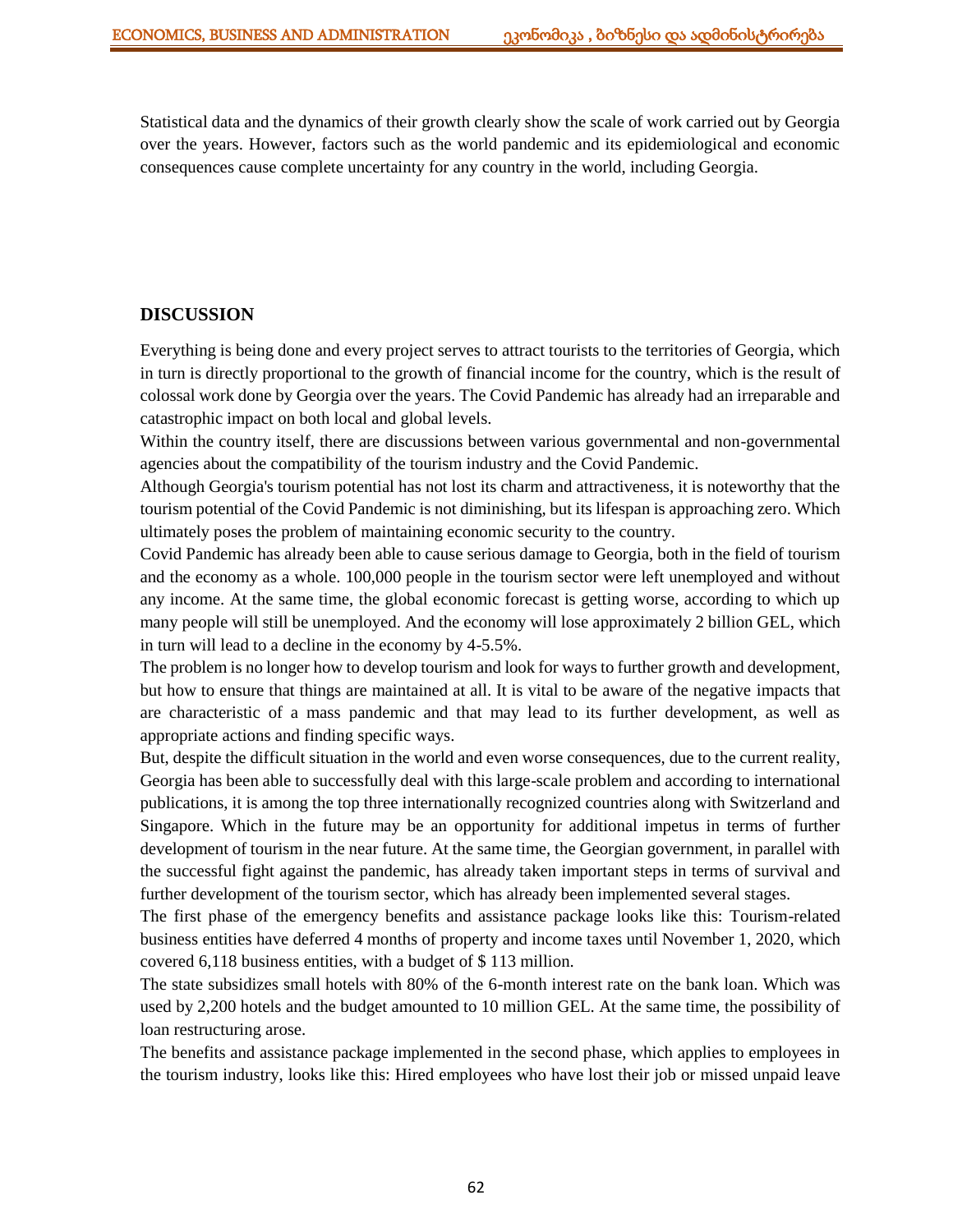will receive 1200 GEL for 6 months. Even the self-employed who have lost their income will receive a one-time assistance in the amount of 300 GEL.

The employer of the tourism industry will receive a state subsidy for each retained job: a salary of 750 GEL for 6 months will be fully exempt from income tax. And a salary of 750 GEL up to 1500 GEL will be exempt from income tax.

The third phase of the benefits and assistance package for accommodation, food, travel companies and guides look like this.

Facilities: property tax exemption of 2020 year; Deferred income tax until the end of 2020; Subsidizing loans for accommodation facilities; Subsidizing the amount of participation in tourism exhibitions; Facilitate the implementation of UNWTO recommendations.

Food facilities: property tax exemption of 2020 year; Deferred income tax until the end of the year; Use of credit-guarantee scheme; Facilitate the implementation of UNWTO recommendations.

Travel companies and guides: property tax exemption of 2020 year; Deferred income tax until the end of 2020; Bank guarantee interest subsidy for 6 months (IATA  $\&$  GSA); Subsidizing the amount of participation in tourism exhibitions; Facilitate the implementation of UNWTO recommendations; Guide training program; Guide support - free visit to museums, protected areas, etc.

The budget was: Abolition of property tax for the tourism industry in 2020 - 45 million GEL; Exemption from tax revenue of the tourism industry and deferral - GEL 90 million; Subsidizing hotel loans - 60 million GEL (3,000 hotels); Support for travel companies and guides - 5 million GEL.

Today, Georgia is in the 4th stage of fighting the pandemic, which envisages the gradual removal and adaptation of restrictions. Which in turn includes an anti-crisis plan to launch tourism.

A 3-stage plan for the launch of the tourism industry has already been defined, according to which the industry will be prepared to operate in new conditions. Phase 1 envisages preparatory work for the introduction of safety standards. The opening is planned in the 2nd stage, which envisages the creation of safe tourist zones and the launch of domestic tourism, which took place on June 15.International tourism is planned to be launched in the 3rd stage, starting from July 1, which in turn includes the opening of land and air borders in accordance with safe corridors and the gradual resumption of flights. Although Georgia is not yet an economically and financially strong country, the plan which was carried out and announced by it, is quite impressive. Authorities have been able to successfully fight against the Covid pandemic and achieved serious results, as well as took large-scale steps for the further development of sustainable tourism. Georgia has emerged as a safe destination: with new competitive advantages, infrastructure readiness, new opportunities and, most importantly, internationally recognized successful status in the fight against pandemics.

As of today, 4 stages of tourism implementation have already been set and are being implemented, on which there is a great difference of opinion between governmental, non-governmental and various agencies and the society itself. Although the achievement of sustainable tourism and tourism in the country is considered a priority, important and promising issue for Georgia and is of national interest and vital interest to the country, the further growth of Georgia's tourism potential has a serious positive impact on the well-being of citizens. But if we consider what irreparable consequences can be brought to the country by reckless and inconsistent steps in the conditions of the world pandemic, we must think again and think about finding a solution. The state must protect its population and show the developed world that this is a priority for it. At the same time, take care of the further economic development of the country. In terms of tourism development and development of financially profitable tourism projects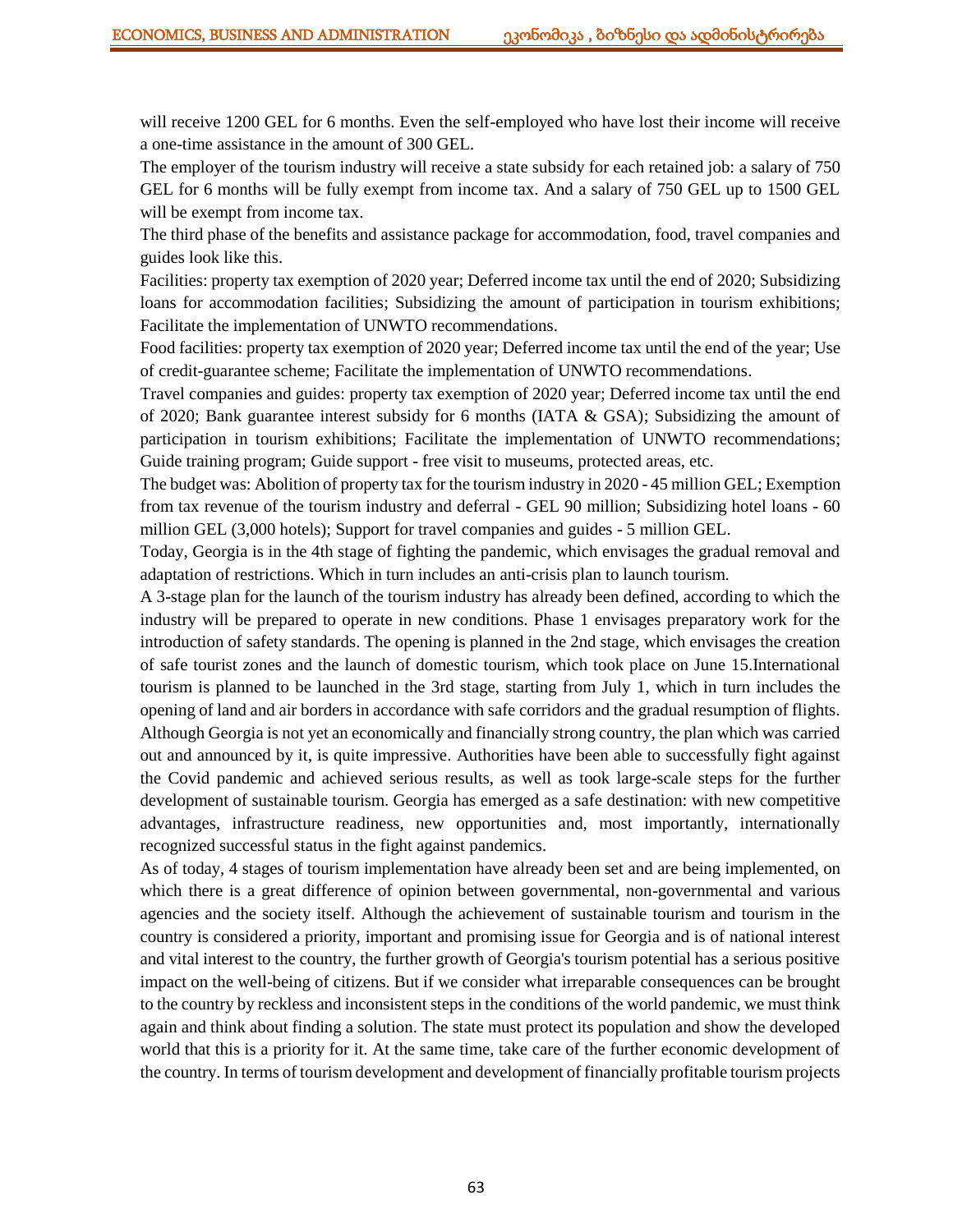in Georgia, great importance is attached to the assistance, involvement and sharing of their vast experience of governments, international organizations, donor organizations, various charities, foundations and agencies, and various international projects are already successfully implemented. The involvement and support of the European Union and the United States in these matters is particularly noteworthy. Georgia is a rich country in terms of tourism, so the protection of its tourist environment and natural resources is one of their main tasks. The European Union and the United States assist Georgia in implementing specific tourism projects, as well as in implementing environmental policies and legislation.

"I thank the European Union for its assistance today in the fight against this invisible enemy, which manifests itself, both materially and financially. The European Union was the first among our strategic partners to express its desire and take concrete steps to assist Georgia, both financially and medically, in exchanging information and many other areas," said Georgian Prime Minister. The European Union, the United States and other donor organizations are providing \$ 3.5 billion in assistance to Georgia, which will help Georgia's tourism sector and economy in general, and alleviate some of the negatives caused by the Covid Pandemic.

As we have mentioned, in the 4th stage of the fight against the pandemic, Georgia opens its borders and launches domestic and international tourism, which could put the 4th wave of the pandemic and pose a serious threat to the country, both in terms of health and life, as well as the Georgian economy. In our view, raising the issue imperatively, or protecting the population by closing the country, or promoting tourism and economic advancement, is wrong. It is necessary to formulate a coherent, concrete strategy and a whole set of measures that will ensure a relatively harmonious combination of the country's economy, population protection and tourism development.

### **CONCLUSION**

The solid foundation of Georgia's economic development is the development of tourism and territorial expansion. Georgia's tourism sector has great potential to contribute to the development of the economy in Georgia and the formation of financial revenues for the country. Today, both the whole world and Georgia are struggling with the Covid Pandemic and its catastrophic consequences, which threaten the world humanity not only with the loss of life, but also with a complete economic recession and economic collapse, which primarily affects the tourism sector and all economic entities involved.

It is clear what problem we are facing and it is clear that we are not against the further development of tourism even in the conditions of the Covid Pandemic, however, given the irreparable consequences that can befall the country in a world pandemic, we need to think again and again. We should think about finding a solution. It is necessary to find the golden mean and it should be a consistent, logical and concrete strategy and a whole set of measures that will ensure a relatively harmonious combination of the country's economy, population protection and tourism development in general. The state must protect its population and show the developed world that this is a priority for it. At the same time, take care of the further economic development of the country without the Covid pandemic, or with it.